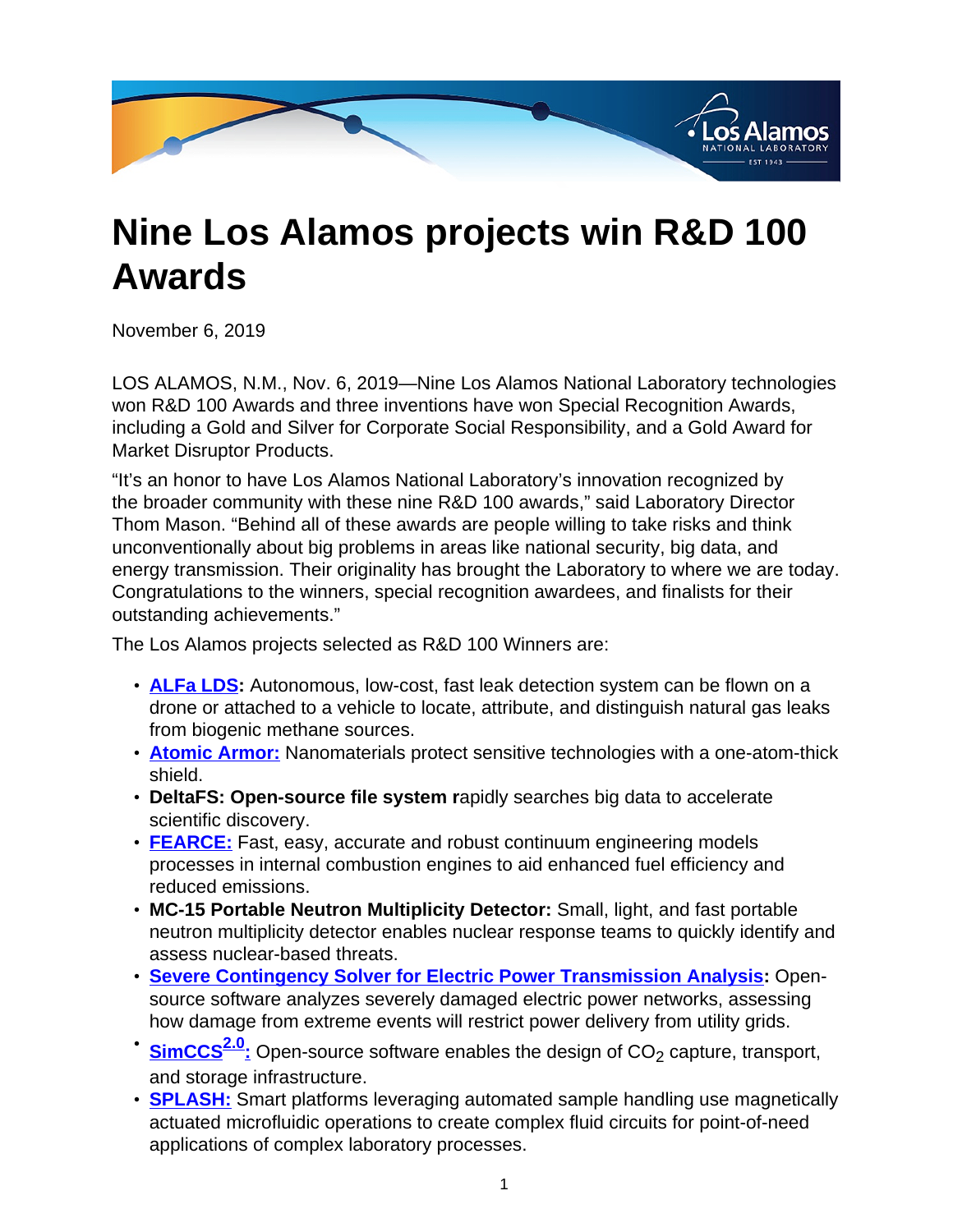• **Unified Communications X (UCX):** Provides an open-source, exascale-ready communications framework for high performance computing.

"I congratulate the R&D 100 Award teams," said John Sarrao, Deputy Laboratory Director for Science, Technology, and Engineering. "These innovations continue the Laboratory's tradition of scientific and engineering excellence in support of our national security mission, industrial competitiveness, and the broader technical community. The awards demonstrate the strength of our partnerships with industry, academia, and other national laboratories in developing innovative solutions to challenging problems."

# **The R&D 100 Awards**

The prestigious "Oscars of Invention" honor the latest and best innovations and identify the top technology products of the past year. The R&D 100 Awards span industry, academia and government-sponsored research organizations.

Since 1978 Los Alamos has won more than 162 of the prestigious R&D 100 Awards. The Laboratory's discoveries, developments, advancements and inventions make the world a better and safer place, bolster national security and enhance national competitiveness.

See all of the [2019 R&D 100 Winners](
					https://www.rdworldonline.com/2019-rd-100-award-winners-unveiled/). Read more about the [Laboratory's past R&D 100](
					https://www.lanl.gov/about/awards-achievements/rd100/index.php) [Awards](
					https://www.lanl.gov/about/awards-achievements/rd100/index.php).

# **About the winners**

## **[ALFa LDS](
					https://www.youtube.com/watch?v=i1hOEkTmhDc&feature=youtu.be)**

The platform is an affordable, robust, autonomous system for the detection of natural gas leaks quickly and at low cost. Gas sensor data and atmospheric wind measurements from two compact instruments are fed into an artificial neural network that can detect, locate and quantify a leak. The lightweight instrument can be flown on a drone or attached to a vehicle to pinpoint, attribute, and distinguish natural gas leaks from biogenic methane sources.

Manvendra Dubey led the team of Bryan Travis, Keely Costigan, Jeremy Sauer, and collaborators from Aeris Technologies and Rice University.

### **[Atomic Armor](
					https://www.youtube.com/watch?v=S4krKYGUopg&feature=youtu.be)**

The diamond-hard, flexible 2-D coating shields sensitive materials and devices from harsh environments while extending a device's lifetime and maximizing its functionality. Atomic Armor can be coated on solid surfaces of any shape or material. The Materials by Design approach for the one-atom-thick tunable coating enables it to be customized for many applications, including selective permeability.

Nathan Moody and Hisato Yamaguchi led the team of Fangze Liu, Enrique Batista, Gaoxue Wang, Ping Yang, Vitaly Pavlenko, Philip Fernandes and Jeffrey DeFazio (Photonis Scientific, Inc).

In addition to the R&D 100 Award, Atomic Armor won a Gold Medal in the Market Disruptor-Products Special Recognition Category. This award is designed to highlight any product that has changed the game in any industry.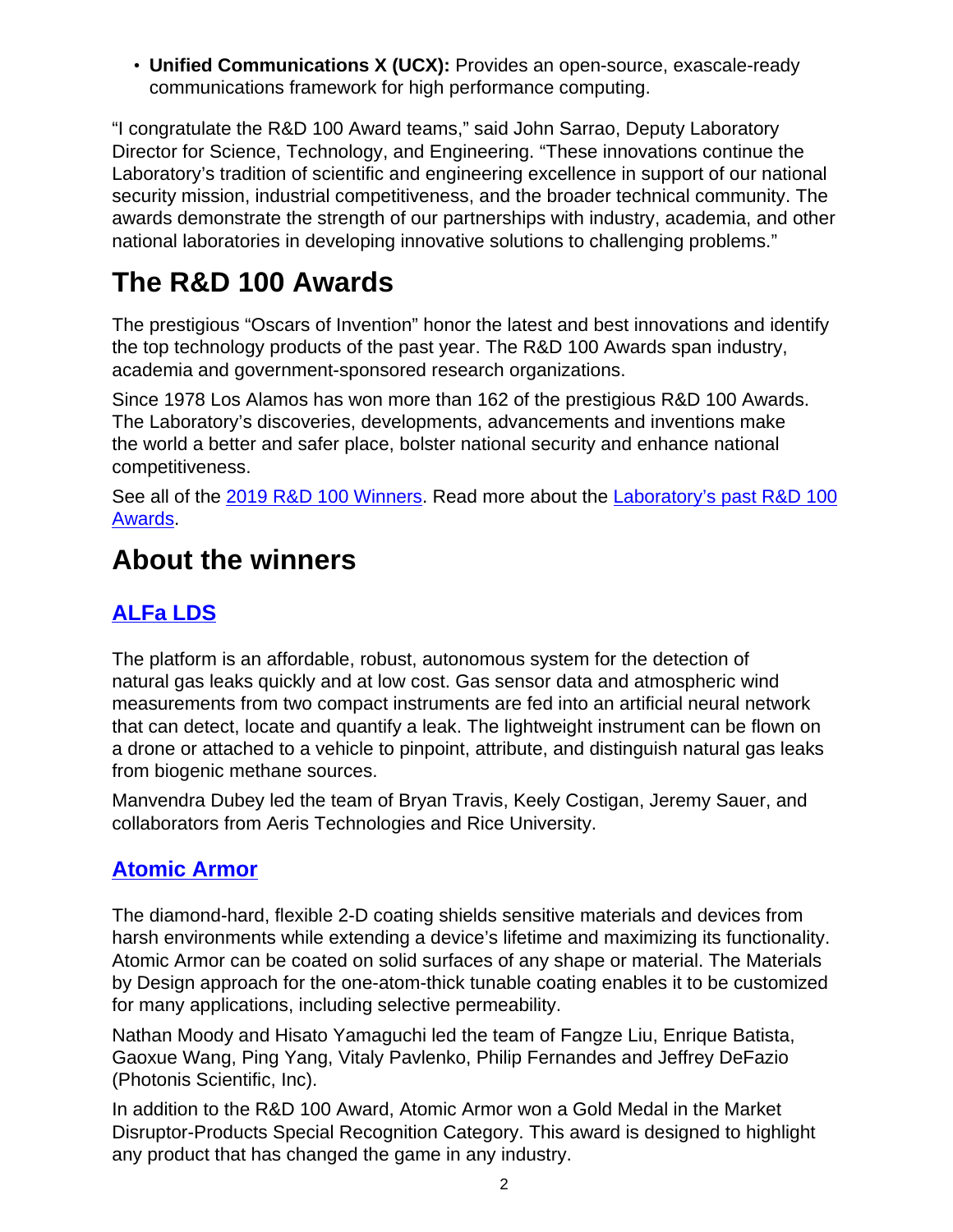### **DeltaFS**

The DeltaFS open-source distributed file system for massively parallel applications creates, updates, and manages extreme numbers of files, alleviating the metadata bottleneck and accelerating highly selective queries. DeltaFS creates billions of files per second and does not require any additional compute resources or post-processing to create its data index. The performance and scalability capabilities that DeltaFS introduces are critical for storing and accessing data in the era of exascale computing.

Los Alamos led the joint entry with Carnegie Mellon University. Bradley Settlemyer directed the team of Gary Grider and collaborators from Carnegie Mellon University.

#### **[FEARCE](
					https://www.youtube.com/watch?v=S8OXZWxpWdM&feature=youtu.b)**

The software models engine motion, the motion of parts and their influence on the gases, multiphase injection of sprays and fuel droplets, the turbulent mixing of fuel and air, and subsequent chemical reactions in combustion engines. This modeling helps enable the design of engines for higher fuel efficiency and lower harmful emission. FEARCE models an engine's operating properties and ranges that can't be addressed readily with experiments. The software also enables designers to develop and optimize engines to run on alternative fuels, such as biofuels, which may require different operating conditions than those required for conventional fuels.

David Carrington lead the team with Jiajia Waters.

#### **MC-15 Portable Neutron Multiplicity Detector**

The MC-15 instrument is the smallest, lightest, and fastest portable neutron multiplicity detector, recording neutrons with 100-nanosecond time resolution. The MC-15 requires little training to operate, provides onboard or remote operation, and processes data in real time. Two units can be used in tandem to double the detection efficiency. The invention enables nuclear emergency response teams to quickly identify and assess nuclear-based threats, and it has applications for research in nuclear data and radiation transport validation.

Los Alamos led the joint entry with Lawrence Livermore National Laboratory and Sandia National Laboratories. The Los Alamos team consisted of Mark Nelson, Eric Sorensen, Brian Rooney, Richard Rothrock, Kiril Ianakiev, Metodi Iliev, Samual Salazar, Christopher Romero, David Jones, Jesson Hutchinson, and Matthew Newell plus collaborators from Lawrence Livermore National Laboratory and Sandia National Laboratories.

#### **[Severe Contingency Solver for Electric Power Transmission Analysis](
					https://www.youtube.com/watch?v=toLSJX_swFU&feature=youtu.be)**

Electric power transmission networks are critical for modern societies, but these networks are vulnerable to threats from extreme events. The Severe Contingency Solver open-source software analyzes severely damaged electric power networks that have hundreds to thousands of damaged components. The software removes the need for human intervention when assessing how damage from extreme events will restrict power delivery from utility grids.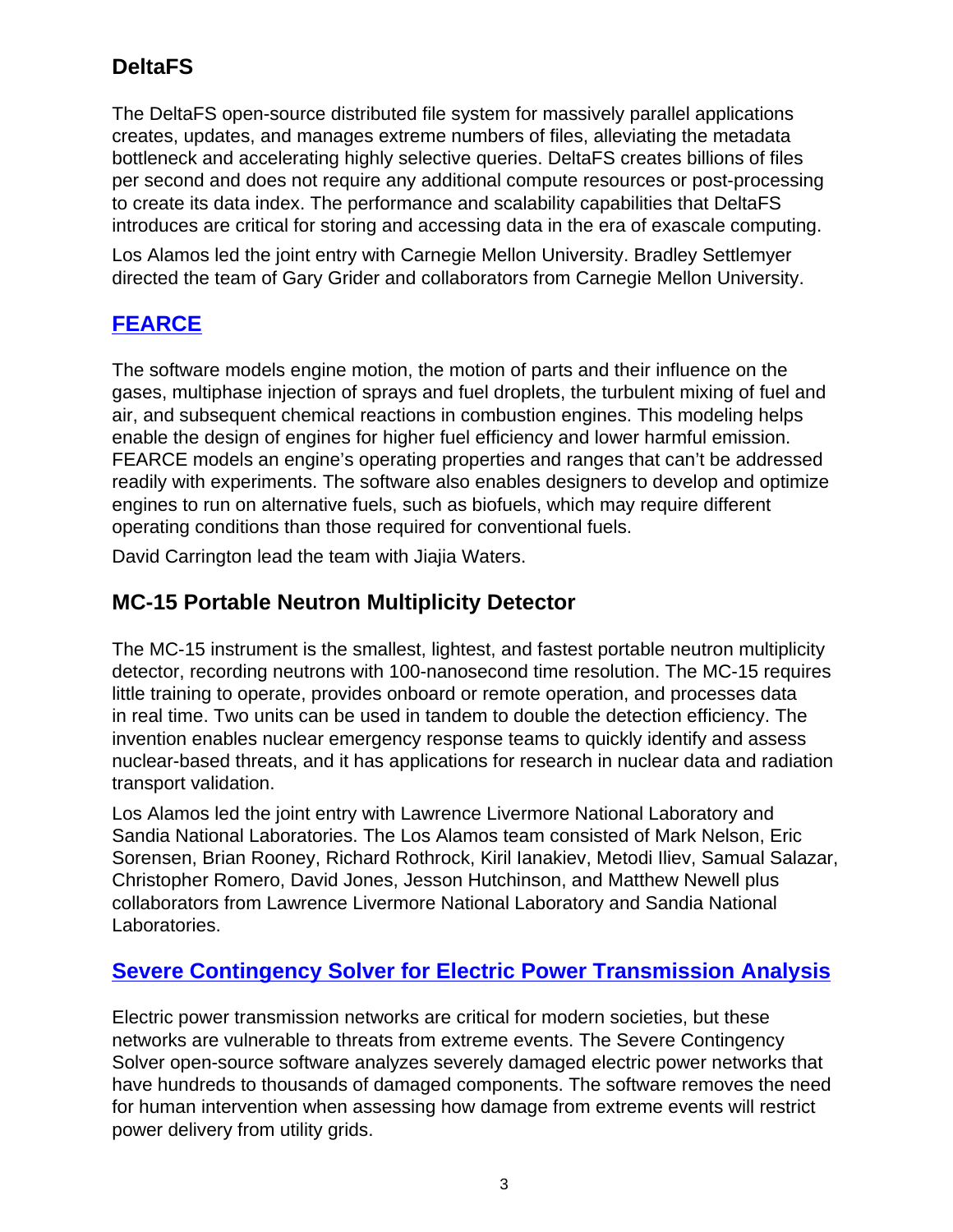Carleton Coffrin led the team of James Arnold, Scott Backhaus, Russell Bent, David Fobes, Kaarthik Sundar, and Byron Tasseff.

# **[SimCCS](
					https://www.youtube.com/watch?v=YZtbfuKLI34&feature=youtu.be)2.0**

The open-source software optimizes the design of carbon dioxide  $(CO<sub>2</sub>)$  capture, transport, and storage infrastructure while reducing industry's carbon footprint and enhancing carbon tax credits and oil production. The fully integrated, end-to-end software package accounts for geographic and social constraints to geolocate pipelines in the real world. Industry, government, and stakeholders could use the software to design cost-effective pipeline networks linking  $CO<sub>2</sub>$  sources (such as power plants) with sites where  $CO<sub>2</sub>$  can be stored in deep saline aquifers or reused to increase oil and gas production.

Los Alamos led the joint entry with Indiana University and Montana State University. Richard Middleton directed the team of Bailian Chen, Dylan Harp, Brendan Hoover, Rajesh Pawar, Philip Stauffer, and Hari Viswanathan plus collaborators from Indiana University and Montana State University.

In addition to the R&D 100 Award, SimCCS $^{2.0}$  won a Silver Medal in the Corporate Social Responsibility Special Recognition Category. This award honors organizational efforts to be a greater corporate member of society, from a local to global level.

### **[SPLASH](
					https://www.youtube.com/watch?v=rmSNQRYnefk&feature=youtu.be)**

The miniature platform technology performs sequential operations involved in complex laboratory processes. SPLASH uses novel and powerful magnetically actuated valves and pumps to create complex microfluidic circuits with minimal peripheral hardware, tubing, and power requirements. The small size and simplicity of operation enable automated sample preparation and processing for point-of-need applications.

Pulak Nath led the team of Dylan Purcell, Jackson McFall, Aneesh Pawar, Tony Huang, Kiersten Haffey, and Hasibul Islam.

### **Unified Communications X**

As supercomputers move towards exascale—a quintillion calculations per second—they incorporate a variety of hardware and processing systems. All of the elements in these systems must communicate harmoniously to operate efficiently. UCX is an open-source software for high performance computers that allows diverse hardware systems and architectures to communicate by creating common interface definitions.

Los Alamos led the joint entry with Advanced Micro Devices, Argonne National Laboratory, Arm Ltd, Mellanox Technologies, NVIDIA, Stony Brook University, Oak Ridge National Laboratory, and Rice University. Stephen Poole directed the team of Jeffery Kuehn and Howard Pritchard and collaborators from Advanced Micro Devices, ANL, Arm Ltd, Mellanox Technologies, NVIDIA, Stony Brook University, ORNL, and Rice University.